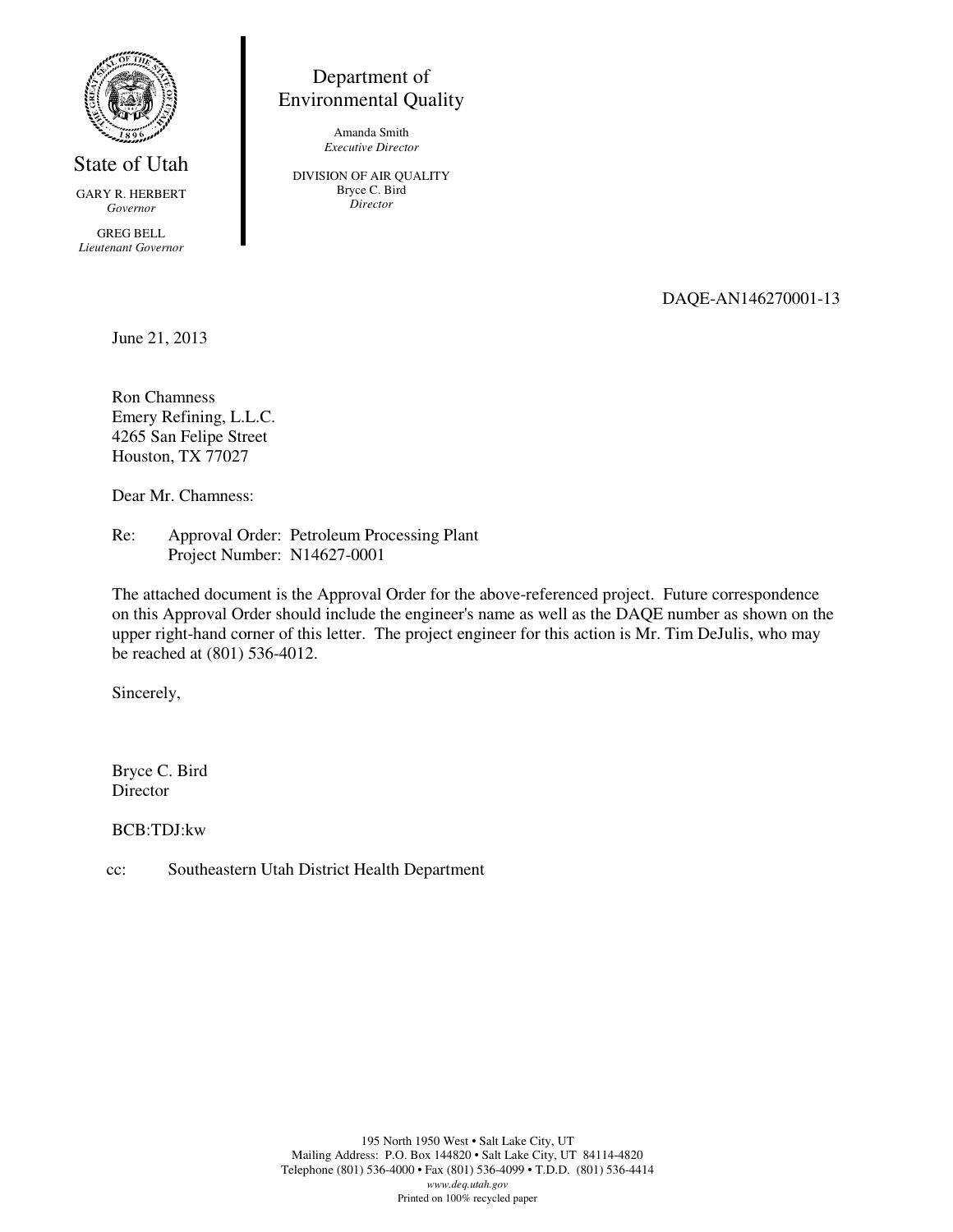# **STATE OF UTAH**

## **Department of Environmental Quality**

# **Division of Air Quality**

## **APPROVAL ORDER: Petroleum Processing Plant**

**Prepared By: Mr. Tim DeJulis, Engineer Phone: (801) 536-4012 Email: tdejulis@utah.gov** 

### **APPROVAL ORDER NUMBER**

**DAQE-AN146270001-13** 

**Date: June 21, 2013** 

**Emery Refining, L.L.C. Green River Oil Refinery Source Contact: Ron Chamness, Environmental Contact Phone: (713) 654-0912 Email: Rchamness@woodlock.Com** 

> **Bryce C. Bird Director**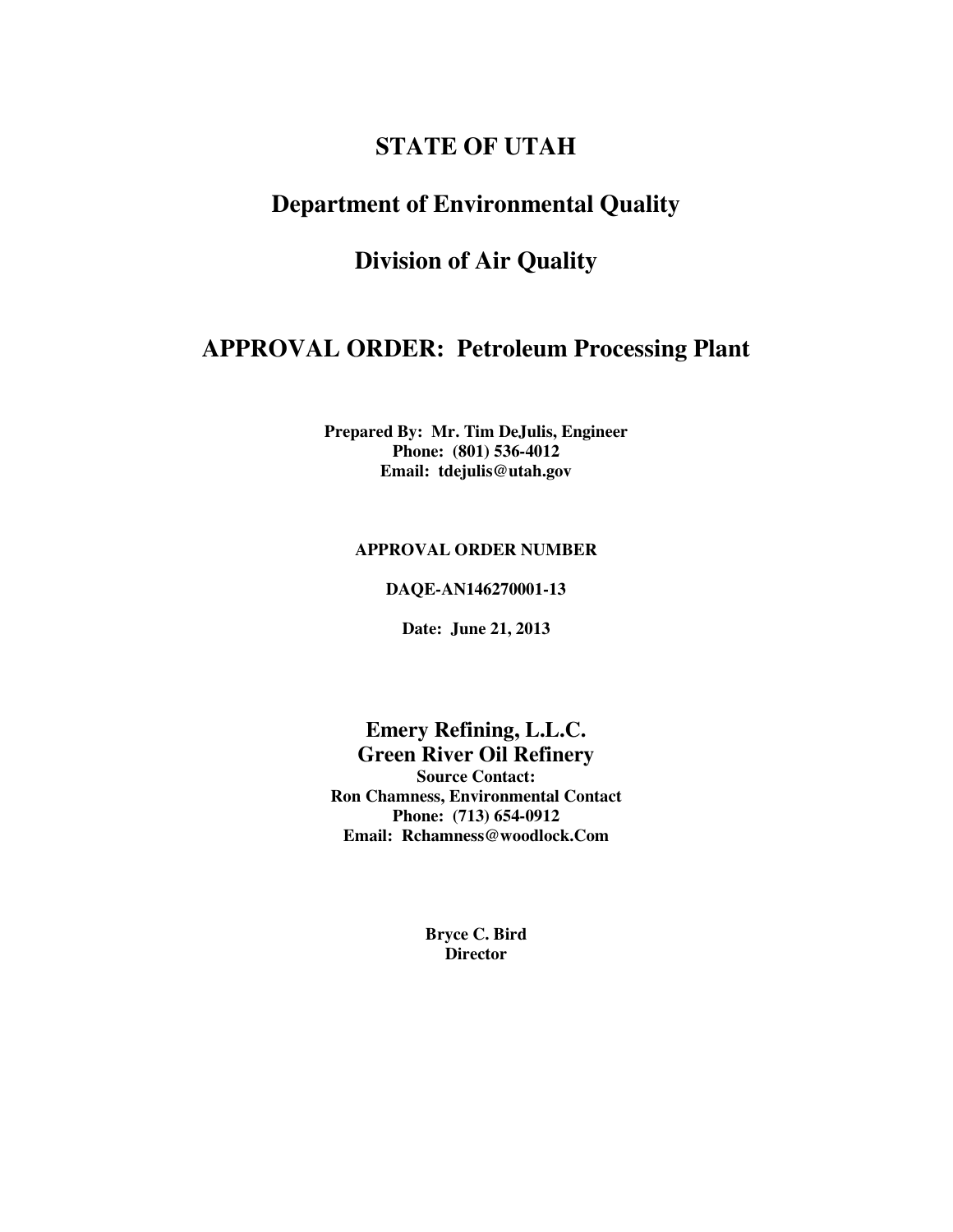### **Abstract**

Emery Refining, L.L.C. has requested an approval order to establish a new petroleum processing plant. The new plant will be located in Green River, Emery County. The processing plant will consist of two separate processing facilities: fuels, solvents, lubricants, and waxes. The processing plant will consist of distillation towers, process heaters, boilers, storage tanks, centrifuges, wax crystallizers, a flare device, material unloading/loading racks, and various pollution control devices. The entire plant will be capable of processing up to 20,000 barrels of various oils feedstock per day.

This document is different compared to the ITA published earlier. It holds additional terms in the permit consistent with the comments offered.

Emery County is an attainment area of the NAAQS for all pollutants. NSPS, NESHAP, and MACT regulations and Title V of the 1990 Clean Air Act apply to this source.

The emissions, in TPY, will be as follows:

 $PM_{10} = 10.92$ ,  $PM_{2.5} = 2.45$ ,  $NO_x = 21.09$ ,  $SO_2 = 1.15$ ,  $CO = 73.20$ ,  $VOC = 36.02$ ,  $HAPs = 2.71$ ,  $CO_2e =$ 90,096

 $PM_{2.5}$  is a subset of  $PM_{10}$ .

The project has been evaluated and found to be consistent with the requirements of UAC R307. A public comment period was held in accordance with UAC R307-401-7 and comments were received. All Comments were evaluated and addressed. This air quality AO authorizes the project with the following conditions and failure to comply with any of the conditions may constitute a violation of this order. This AO is issued to, and applies to the following:

| <b>Name of Permittee:</b> | <b>Permitted Location:</b>  |
|---------------------------|-----------------------------|
| Emery Refining, L.L.C.    | Green River Oil Refinery    |
| 4265 San Felipe Street    | 5 miles west of Green River |
| Houston, TX 77027         | Emery County, UT            |

| UTM coordinates: | 564,747 m Easting, 4,316,525 m Northing, UTM Zone 12 |
|------------------|------------------------------------------------------|
| <b>SIC</b> code: | 2911 (Petroleum Refining)                            |

#### **Section I: GENERAL PROVISIONS**

- I.1 All definitions, terms, abbreviations, and references used in this AO conform to those used in the UAC R307 and 40 CFR. Unless noted otherwise, references cited in these AO conditions refer to those rules. [R307-101]
- I.2 The limits set forth in this AO shall not be exceeded without prior approval. [R307-401]
- I.3 Modifications to the equipment or processes approved by this AO that could affect the emissions covered by this AO must be reviewed and approved. [R307-401-1]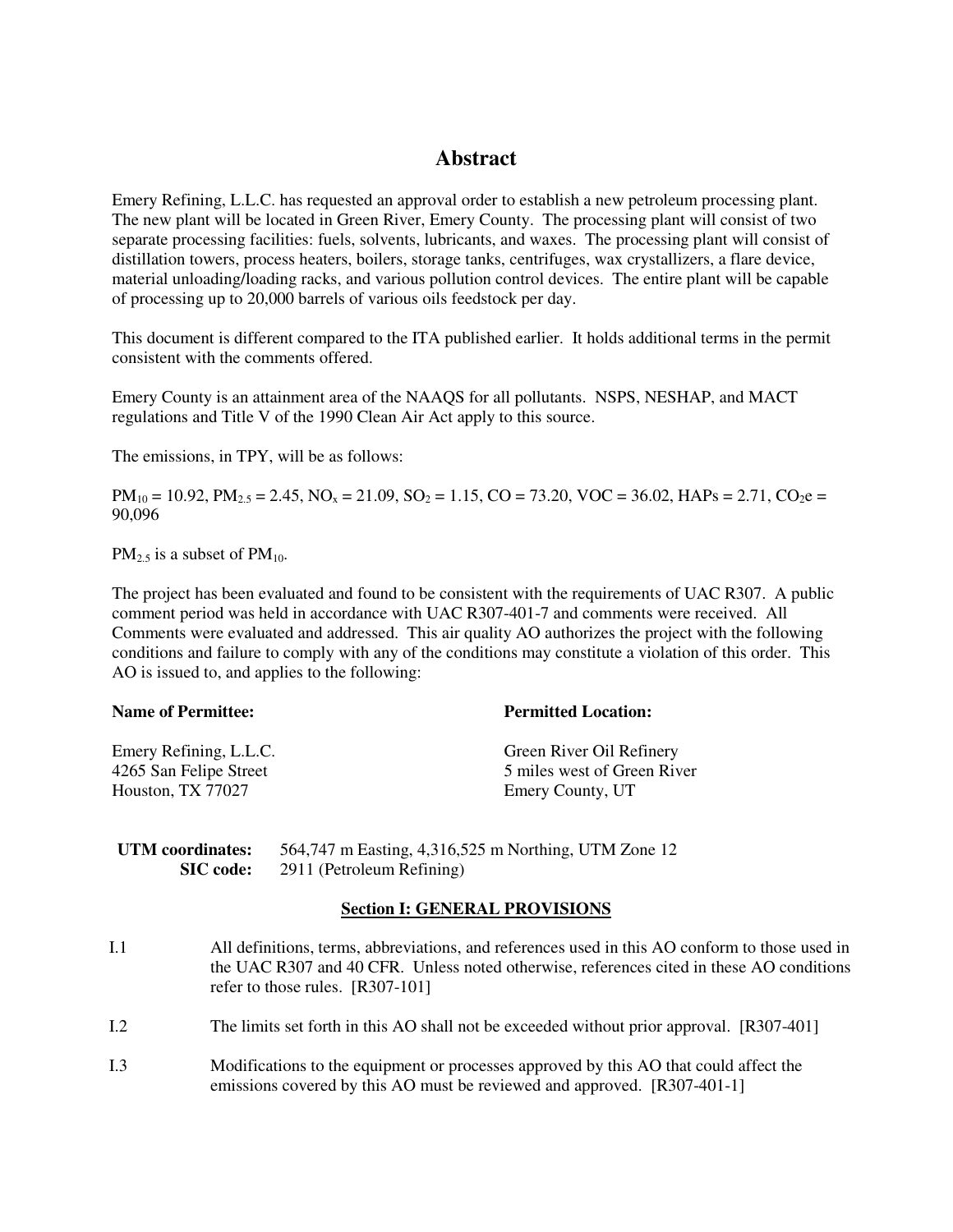- I.4 All records referenced in this AO or in other applicable rules, which are required to be kept by the owner/operator, shall be made available to the Director or Director's representative upon request, and the records shall include the two-year period prior to the date of the request. Unless otherwise specified in this AO or in other applicable state and federal rules, records shall be kept for a minimum of two  $(2)$  years. [R307-401-8]
- I.5 At all times, including periods of startup, shutdown, and malfunction, owners and operators shall, to the extent practicable, maintain and operate any equipment approved under this AO, including associated air pollution control equipment, in a manner consistent with good air pollution control practice for minimizing emissions. Determination of whether acceptable operating and maintenance procedures are being used will be based on information available to the Director which may include, but is not limited to, monitoring results, opacity observations, review of operating and maintenance procedures, and inspection of the source. All maintenance performed on equipment authorized by this AO shall be recorded. [R307-401-4]
- I.6 The owner/operator shall comply with UAC R307-107. General Requirements: Breakdowns. [R307-107]
- I.7 The owner/operator shall comply with UAC R307-150 Series. Inventories, Testing and Monitoring. [R307-150]

#### **Section II: SPECIAL PROVISIONS**

- **II.A The approved installations shall consist of the following equipment:**
- II.A.1 **Petroleum Processing Plant** Emery Refining, L.L.C.
- II.A.2 **Water Treatment** consisting of: Two separate oil/water and salt separation systems
- II.A.3 **Boilers (3)** Capacity: 1.5 MMBtu/hr Fuel: natural gas
- II.A.4 **Boilers (3)** Capacity: three (3) MMBtu/hr Fuel: natural gas

#### II.A.5 **Cooling Towers** 30,000 gpm capacity (combined).

Listed for information purposes.

### II.A.6 **Flare System**

One (1) industrial flare device for emergency use only (50,000 Btu/hr pilot fueled by pipeline-quality natural gas).

### II.A.7 **Fire System Pump Engine**

Capacity: 334 hp Fuel: diesel or fuel oil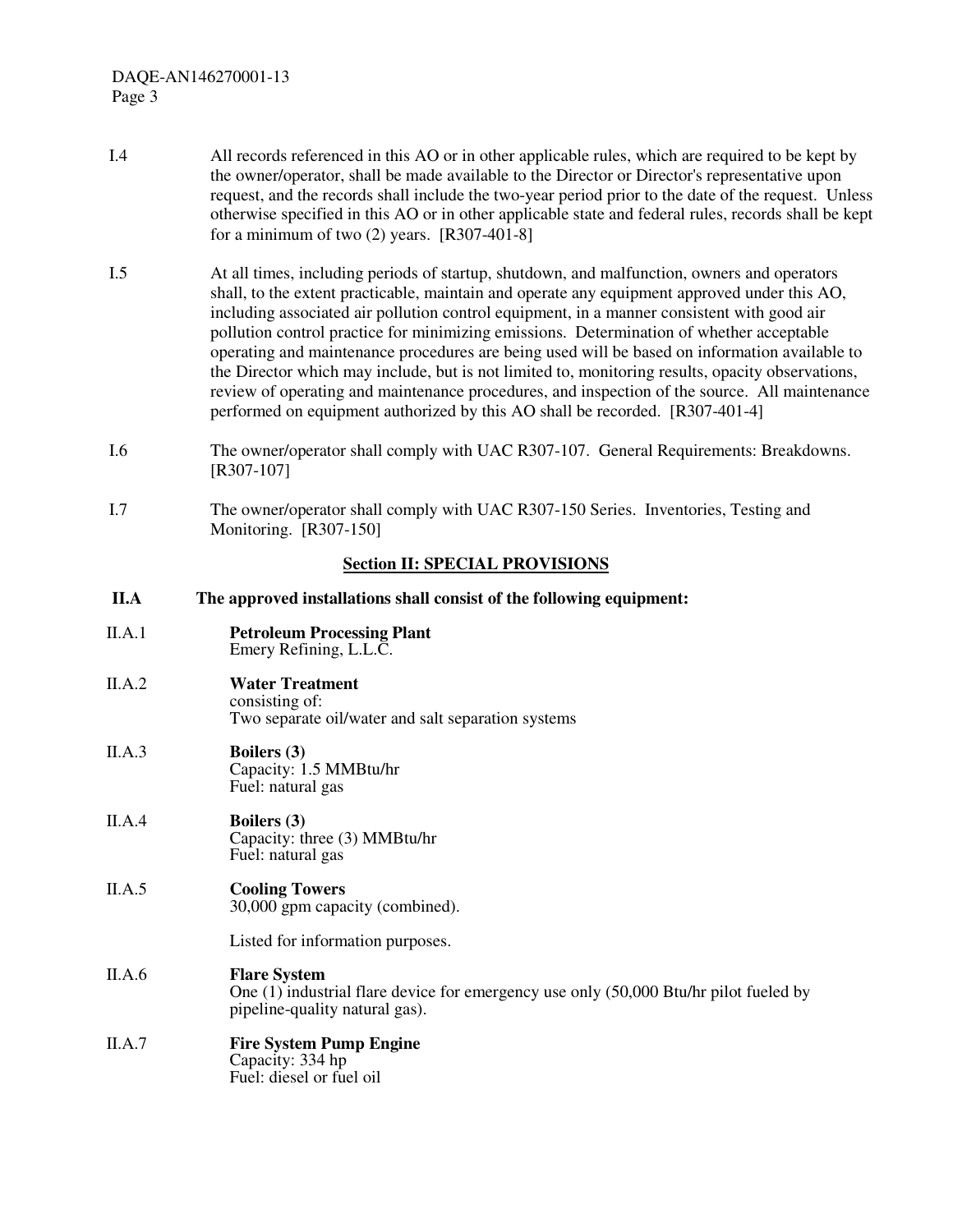| II.A.8  | <b>Emergency Generator Engine</b><br>Capacity: one (1) MW<br>Fuel: diesel or fuel oil                                                                                                                                                                                                                                        |
|---------|------------------------------------------------------------------------------------------------------------------------------------------------------------------------------------------------------------------------------------------------------------------------------------------------------------------------------|
| II.A.9  | <b>Material Transfer Equipment (2)</b><br>Crude oil, kerogen oil, tar sands oil receiving and diesel fuel, marine fuel oil, heavy fuel oil,<br>naphtha solvents, kerosene, asphalt, and liquid petroleum gas product transfer equipment.                                                                                     |
| II.A.10 | <b>Atmospheric Distillation Heater</b><br>Capacity: 36 MMBtu/hr<br>Fuel: natural gas                                                                                                                                                                                                                                         |
| II.A.11 | <b>Vacuum Distillation Heater</b><br>Capacity: five (5) MMBtu/hr<br>Fuel: natural gas                                                                                                                                                                                                                                        |
| II.A.12 | <b>Wax Plant Distillation Heaters (2)</b><br>Capacity: 51 MMBtu/hr each<br>Fuel: natural gas<br>Attached equipment: SCR, ammonia reagent                                                                                                                                                                                     |
| II.A.13 | <b>Fuel Distillation Unit</b><br>Salt separator<br>Oil/water separator (see II.A.2)<br>Atmospheric fractionation tower<br>Vacuum fractionation tower<br>Fired heaters (see II.A.10 and II.A.11)<br>Storage tanks (see tanks D350-1 through D20000-5)<br>Product loading rack (see II.A.9)                                    |
| II.A.14 | <b>Wax Plant Unit</b><br>Salt separator<br>Oil/water separator (see II.A.2)<br>Atmospheric fractionation towers<br>Fired heaters (see II.A.12)<br>Storage tanks (see tanks W2500-1 through W20000-12)<br>Evaporators<br>Crystallizers<br>Rotary filters<br>Slabber, priller, pelletizer<br>Product loading rack (see II.A.9) |
| II.A.15 | <b>Storage Tanks</b><br>Four (4) pressurized storage tanks<br>Two (2) in LNG fuel (process) service<br>Two (2) in LPG products service                                                                                                                                                                                       |
|         | Listed for information purposes.                                                                                                                                                                                                                                                                                             |
| II.A.16 | <b>Storage Tank (D350-1)</b><br>One $(\overline{1})$ internal floating roof tank, 14,700 gallon capacity, in crude oil or water service                                                                                                                                                                                      |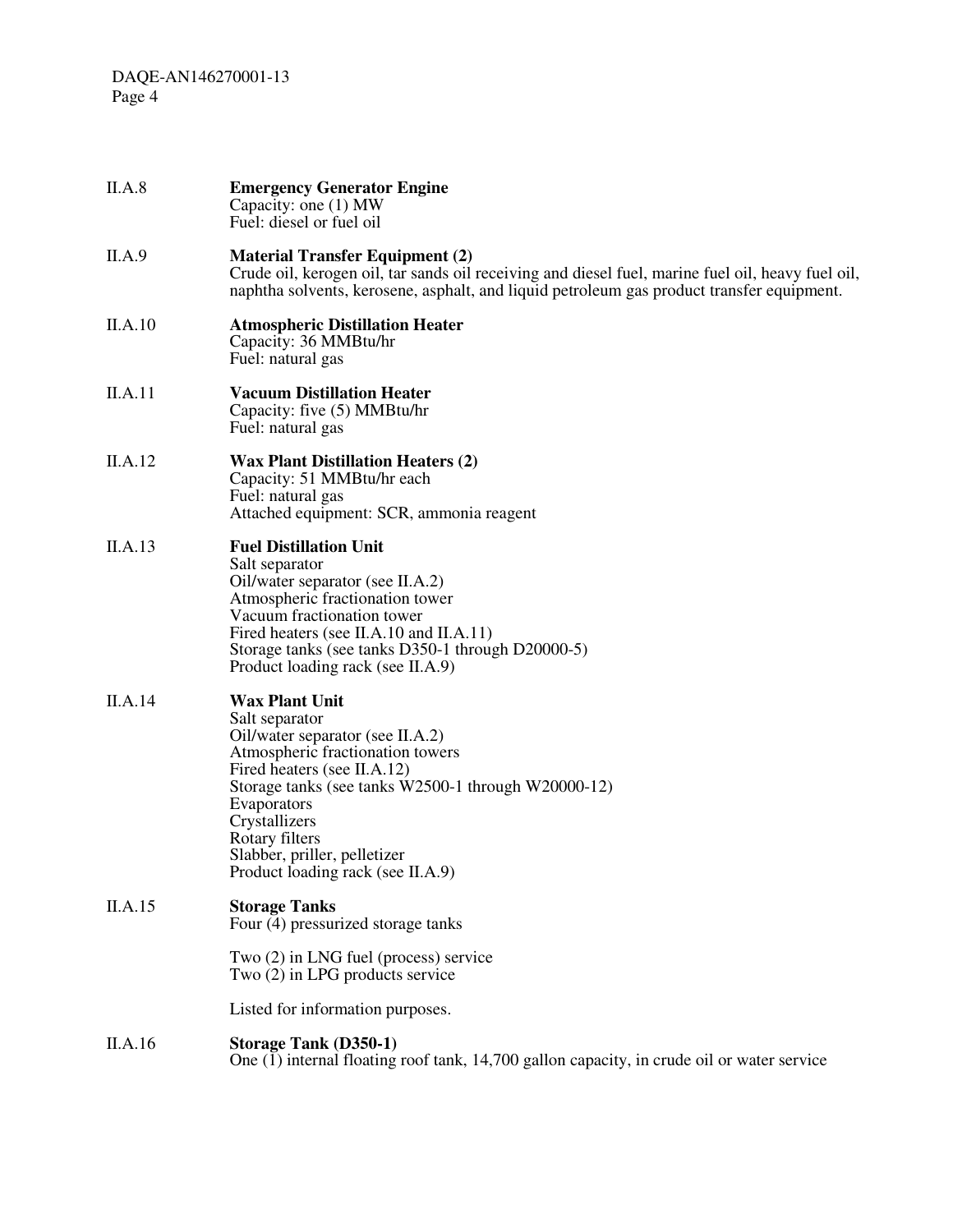| II.A.17  | Storage Tanks (D500-1 and D500-2)<br>Two (2) internal floating roof tanks, 21,000 gallon capacity each, in naphtha service                                                                                                                                                                                                                         |
|----------|----------------------------------------------------------------------------------------------------------------------------------------------------------------------------------------------------------------------------------------------------------------------------------------------------------------------------------------------------|
| II.A.18  | Storage Tanks (D2500-1 through D2500-8)<br>Eight $(8)$ vertical fixed roof tanks, 89,890 gallon capacity each, in diesel, heavy fuel oil, or<br>marine fuel oil service                                                                                                                                                                            |
| II.A.19  | Storage Tanks (D5000-1 through D5000-8)<br>Eight $\overline{8}$ ) internal floating roof tanks, 210,000 gallon capacity each, in naphtha service                                                                                                                                                                                                   |
| II.A.20  | <b>Storage Tank (D5000-9)</b><br>One (1) vertical fixed roof tank, 272,610 gallon capacity, in kerosene service                                                                                                                                                                                                                                    |
| II.A.21  | Storage Tanks (D10000-1 through D10000-11)<br>11 vertical fixed roof tanks, 390,114 gallon capacity each, in kerosene, heavy fuel oil service,<br>or marine fuel oil service                                                                                                                                                                       |
| II.A.22  | Storage Tanks (D20000-1 through D20000-5)<br>Five (5) internal floating roof tanks, 840,000 gallon capacity each, in crude oil or water<br>service                                                                                                                                                                                                 |
| II.A.23  | Storage Tanks (W2500-1 through W2500-4)<br>Four (4) internal floating roof tanks, 105,000 gallon capacity each, in naphtha service                                                                                                                                                                                                                 |
| II.A.24  | Storage Tank (W2500-5)<br>One (1) vertical fixed roof tank, 89,890 gallon capacity, in lube oil service                                                                                                                                                                                                                                            |
| II.A.25  | Storage Tanks (W5000-1 through W5000-7)<br>Seven (7) vertical fixed roof tanks, 272,610 gallon capacity each, in diesel, lube oil, or water<br>service                                                                                                                                                                                             |
| II.A.26  | Storage Tanks (W10000-1 through W10000-17)<br>17 vertical fixed roof tanks, 390,114 gallon capacity each, in diesel, lube oil, or wax oil<br>service                                                                                                                                                                                               |
| II.A.27  | Storage Tanks (W20000-1 through W20000-3)<br>Three (3) vertical fixed roof tanks, 554,620 gallon capacity each, in wax oil service                                                                                                                                                                                                                 |
| II.A.28  | Storage Tanks (W20000-4 through W20000-12)<br>Eight (8) internal floating roof tanks, 840,000 gallon capacity each, in crude oil or water<br>service                                                                                                                                                                                               |
| II.B     | <b>Requirements and Limitations</b>                                                                                                                                                                                                                                                                                                                |
| II.B.1   | The Emery Refining L.L.C. Petroleum Processing Plant shall be subject to the following                                                                                                                                                                                                                                                             |
| II.B.1.a | Visible emissions from any stationary point or fugitive emission source associated with the<br>source or with the control facilities shall not exceed 10% opacity, unless specified elsewhere.<br>Opacity observations of emissions from stationary sources shall be conducted in accordance<br>with 40 CFR 60, Appendix A, Method 9. [R307-401-8] |
| II.B.1.b | The owner/operator shall develop and implement a written leak-detection-and-repair (LDAR)<br>plan consistent with 40 CFR 60.482-2a (g)(2), 60.482-7a (g)(2) & (3), 60.482-10a (j)(2) & (3),<br>and 60.482-11a (e)(2). [40 CFR 60.482]                                                                                                              |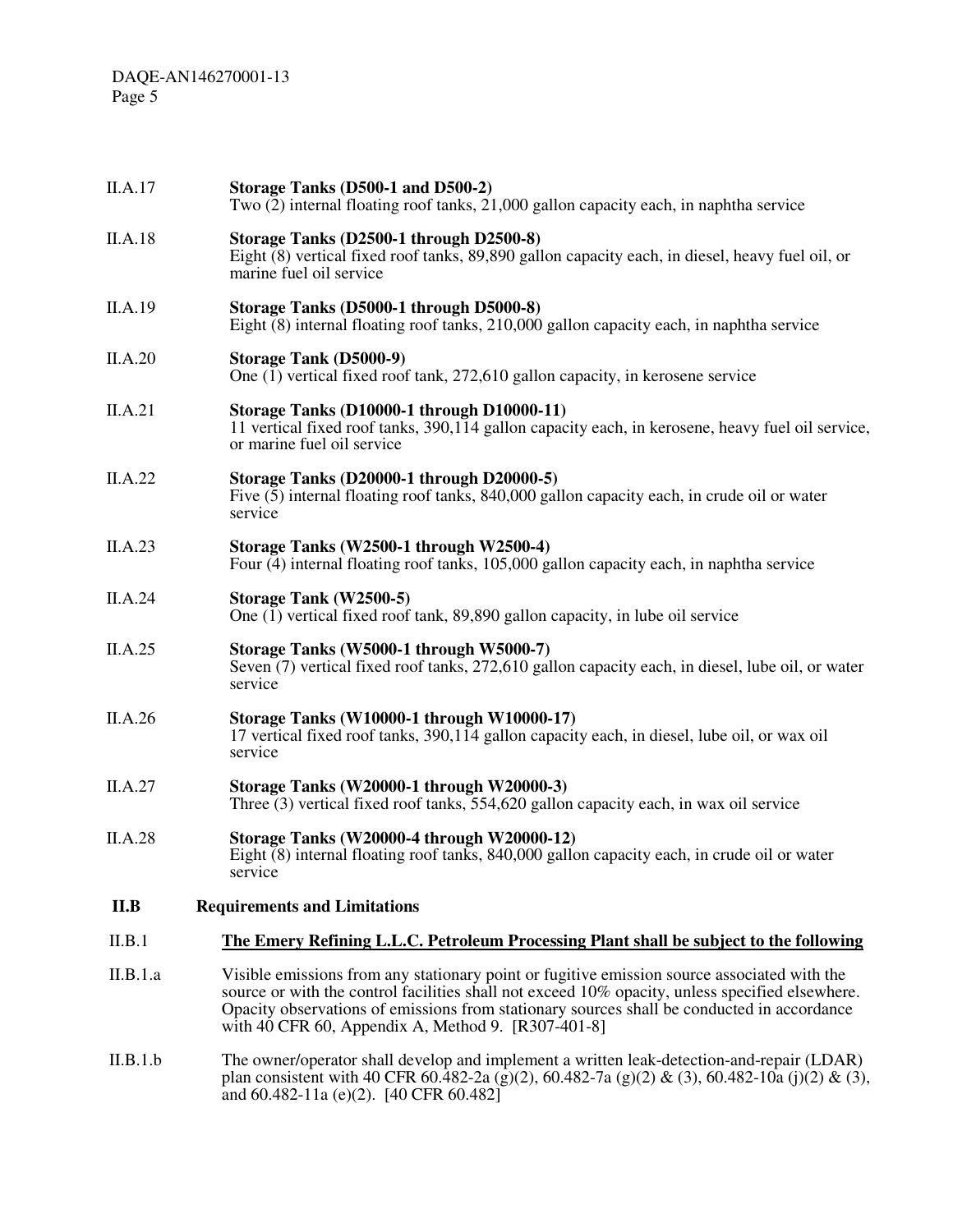II.B.1.c The following limits shall not be exceeded: 30,660,000 gallons of naphtha per rolling 12-month period 7,741,650 gallons of solvents per rolling 12-month period 82,170,000 gallons of kerosene and diesel fuel per rolling 12-month period 72,051,000 gallons of asphalt, marine fuel oil, and heavy fuel oil per rolling 12-month period 37,740,000 gallons of lube oils per rolling 12-month period 244,050 tons of wax products per rolling 12-month period [R307-401-8]

- II.B.1.c.1 A new 12-month total shall be calculated on a monthly basis by summing the monthly totals from the previous consecutive 12 months. Monthly calculations shall be made no later than 20 days after the end of each calendar month. Records of each production shall be kept for all periods when the plant is in operation. The finished production shall be determined by examination of company and/or customer billing records in each case. The records of each production shall be kept on a daily basis.  $[R307-401-8]$
- II.B.1.d Emery Refining, L.L.C. shall notify the Director in writing when the installation of the items appearing in the equipment list is complete and is operational. To ensure proper credit when notifying the Director, send your correspondence to the Director, attn: Compliance Section. If the construction and/or installation is not complete within 18 months from the date of this AO, the Director shall be notified in writing on the status of the construction and/or installation. At that time, the Director shall require documentation of the continuous construction and/or installation of the operation. If a continuous program of construction, installation, modification, relocation, or establishment is not proceeding, the Director may revoke the AO. [R307-401-18]

#### II.B.2 **The In-Plant Haul Roads shall be subject to the following conditions**

- II.B.2.a The facility shall comply with all applicable requirements of R307-205 for Fugitive Emission and Fugitive Dust sources. [R307-205]
- II.B.2.b Visible fugitive dust emissions from haul-road traffic and mobile equipment in operational areas shall not exceed 20% opacity at any point. Visible emission determinations shall use procedures similar to Method 9. The normal requirement for observations to be made at 15 second intervals over a six-minute period, however, shall not apply. Visible emissions shall be measured at the densest point of the plume but at a point not less than 1/2 vehicle length behind the vehicle and not less than  $1/2$  the height of the vehicle. [R307-401-8]
- II.B.2.c The in-plant haul roads shall be paved, and shall be periodically swept, or sprayed clean as dry conditions warrant or as determined necessary by the Director. Records of cleaning paved roads shall be kept for periods the plant is in operation. The records shall include the following items:
	- 1. Date of cleaning(s)  $2.$  Time of day that cleaning
	- Time of day that cleaning(s) were performed.

[R307-401-8]

II.B.2.d The owner/operator shall cover all unpaved disturbed areas with road base material and shall use water application to maintain opacity limits listed in this AO. If the temperature is below freezing, the owner/operator may stop applying water to the unpaved haul roads and wheeledvehicle operational areas. The owner/operator shall resume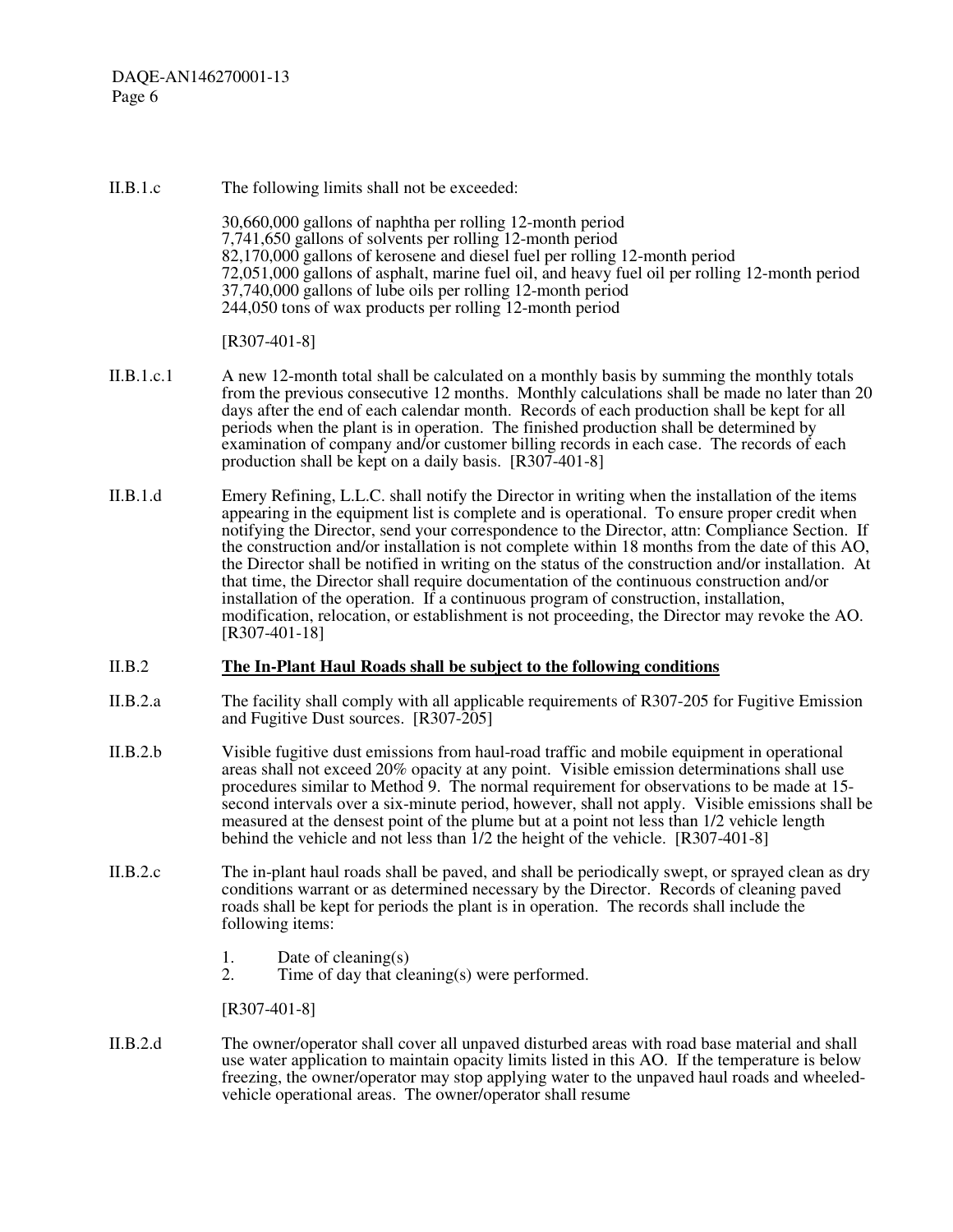applying water to the unpaved haul road and wheeled-vehicle operational when the temperature is above freezing.

[R307-401-8]

#### II.B.3 **The Oil Water Separators shall be subject to the following**

- II.B.3.a In addition to the requirements of this AO, all applicable provisions of 40 CFR 60, NSPS Subpart QQQ, found at 40 CFR 60.690 to 60.699 (Standards of Performance for VOC Emissions From Petroleum Refinery Wastewater Systems) and 40 CFR 61, NESHAP Subpart FF, found at 40 CFR 61.340 to 61.359 (National Emission Standard for Benzene Waste Operations) apply to this installation. [40 CFR 60 Subpart QQQ, 40 CFR 61 Subpart FF]
- II.B.3.b A monitoring device capable of monitoring and recording the VOC concentration shall be installed and operated in accordance with 40 CFR 60.695 and 40 CFR 61.354. [40 CFR 60 Subpart QQQ, 40 CFR 61 Subpart FF]

#### II.B.4 **The Process Boilers shall be subject to the following**

- II.B.4.a The owner/operator shall use process off-gas or natural gas as fuel in the crude distillation process boilers. [R307-401-8]
- II.B.4.b The boilers shall comply with the following emission limits:

 $SO_2$  emissions less than or equal to 20 ppmvd, corrected to 0%  $O_2$ , 3-hour rolling average and  $SO_2$  emissions less than or equal to 8 ppmvd, corrected to 0%  $O_2$ , 365-day rolling average;

or

H2S concentration in process off-gas less than or equal to 162 ppmv, 3-hour rolling average

and,

H2S concentration in process off-gas less than or equal to 40 ppmv, 365-day rolling average.

[40 CFR 60.102a (g)(1)(i), 40 CFR 60.102a (g)(1)(ii)]

II.B.4.b.1 Emery Refining, L.L.C. shall install, calibrate, maintain, and operate a continuous monitoring system to measure the effluent  $SO_2$  emissions from the distillation process boilers, or

> Emery Refining, L.L.C. shall install, calibrate, maintain, and operate a continuous monitoring system to measure the  $H_2S$  content in the process off-gas supplied to the distillation process boilers, depending on which limit is chosen by Emery Refining, L.L.C.. The monitoring system shall comply with all applicable sections of R307-170 and 40 CFR 60, Appendix B.  $[40 \text{ CFR } 60.102a (g)(1)(i), 40 \text{ CFR } 60.102a (g)(1)(ii), R307-170]$

II.B.4.c The owner/operator shall comply with the following limit:

5 ppm ammonia, corrected to 0%  $O_2$ , 365-day rolling average

from the SCR attached to the boiler

[R307-401-8]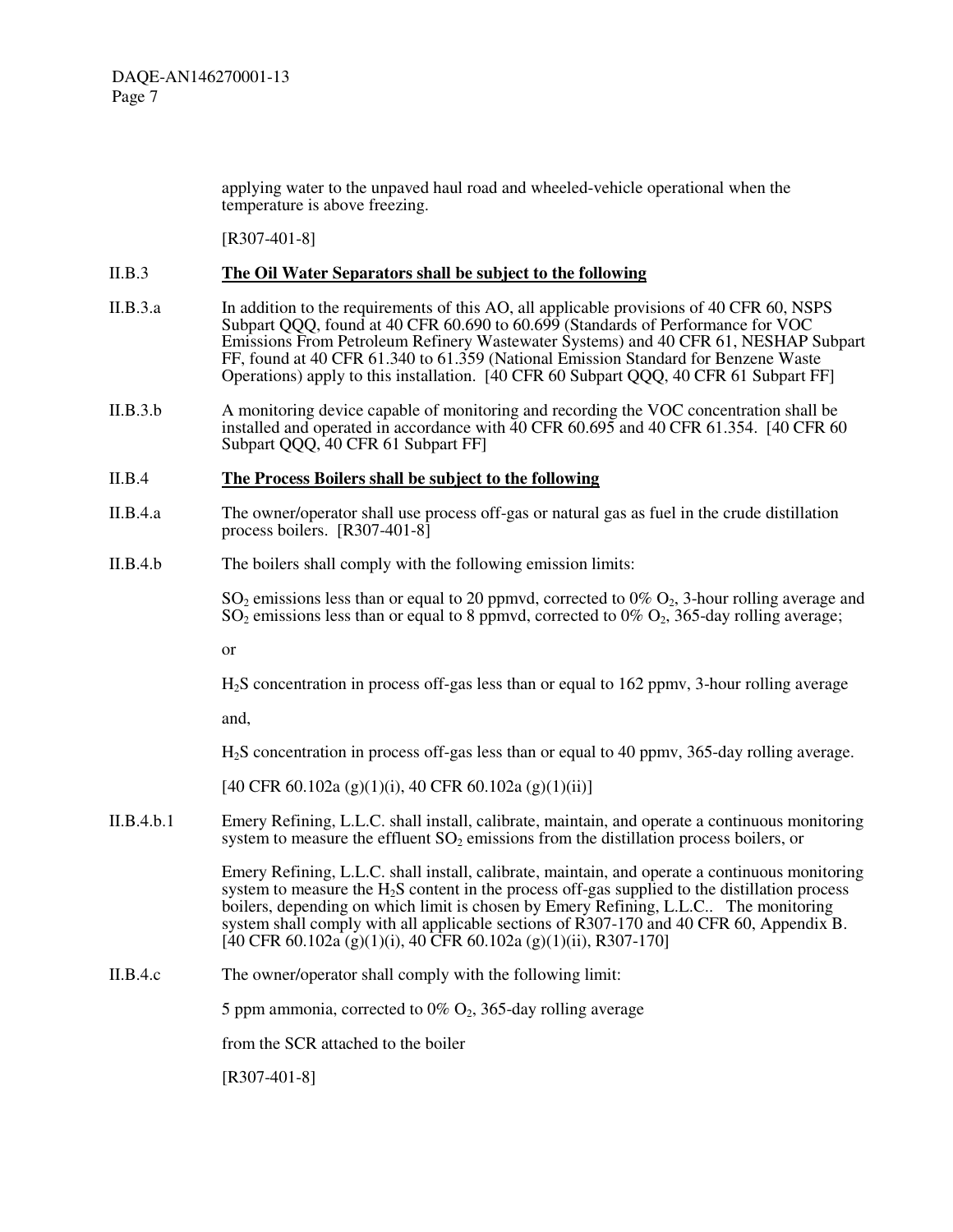II.B.4.c.1 Emery Refining, L.L.C. shall install, calibrate, maintain, and operate a monitoring system to measure the amount of ammonia coming from the SCR to control NO<sub>x</sub>. The monitoring system shall comply with all applicable sections of R307-170 and 40 CFR 60, Appendix B. [R307-170]

#### II.B.5 **The Flare System shall be subject to the following**

II.B.5.a The owner/operator shall not allow flow to the flare during normal operations of more than:

250,000 standard cubic feet per day (scfd) on a 30-day rolling average.

[40 CFR 60.102a (g)(3)]

- II.B.5.a.1 The flow to the flare device shall be determined by use of a flow meter. Flow measurement shall occur at least once every hour. The accuracy of the monitoring device must be certified by the manufacturer. The monitoring device shall be accurate within plus or minus five (5) percent of the design gas flow rate and must be calibrated on an annual basis according to the manufacturer's instructions. [R307-401-8]
- II.B.5.b The flare system shall comply with the following emission limits at all times except during unavoidable process upsets or plant emergency:

 $SO_2$  emissions less than or equal to 20 ppmvd, corrected to 0%  $O_2$ , 3-hour rolling average and  $SO_2$  emissions less than or equal to 8 ppmvd, corrected to 0%  $O_2$ , 365-day rolling average;

or

H2S concentration in process off-gas in excess of 162 ppmv, 3-hour rolling average and, H2S concentration in process off-gas in excess of 40 ppmv, 365-day rolling average.

[40 CFR 60.102a (g)(1)(ii), R307-401-8]

II.B.5.b.1 Emery Refining, L.L.C. shall install, calibrate, maintain, and operate a continuous monitoring system to measure the effluent  $SO_2$  emissions from the flare device, or

> Emery Refining, L.L.C. shall install, calibrate, maintain, and operate a continuous monitoring system to measure the  $H_2S$  content in the process off-gas supplied to the flare device, depending on which limit is chosen by Emery Refining, L.L.C.. The monitoring system shall comply with all applicable sections of R307-170 and  $\overline{40}$  CFR 60, Appendix B.

[40 CFR 60.102a (g)(1)(ii), R307-170]

#### II.B.6 **The Internal Combustion Engines shall be subject to the following**

- II.B.6.a In addition to the requirements of this AO, all applicable provisions of 40 CFR 60, NSPS Subpart A, found at 40 CFR 60.1 to 60.18 (General Provisions), Subpart IIII, found at 40 CFR 60.4200 to 60.4219 (Standards of Performance for Stationary Compression Ignition Internal Combustion Engines), as well as all applicable provisions of Subpart ZZZZ, found at 40 CFR 63.6580 to 63.6675 (National Emission Standard for Reciprocating Internal Combustion Engines) apply to this facility. [40 CFR 60 Subpart IIII, 40 CFR 60 Subpart ZZZZ]
- II.B.6.b The owner/operator shall not allow visible emissions from the emergency generators and fire pump engines to exceed 20 percent opacity. [R307-201-3]
- II.B.6.c The sulfur content shall not exceed: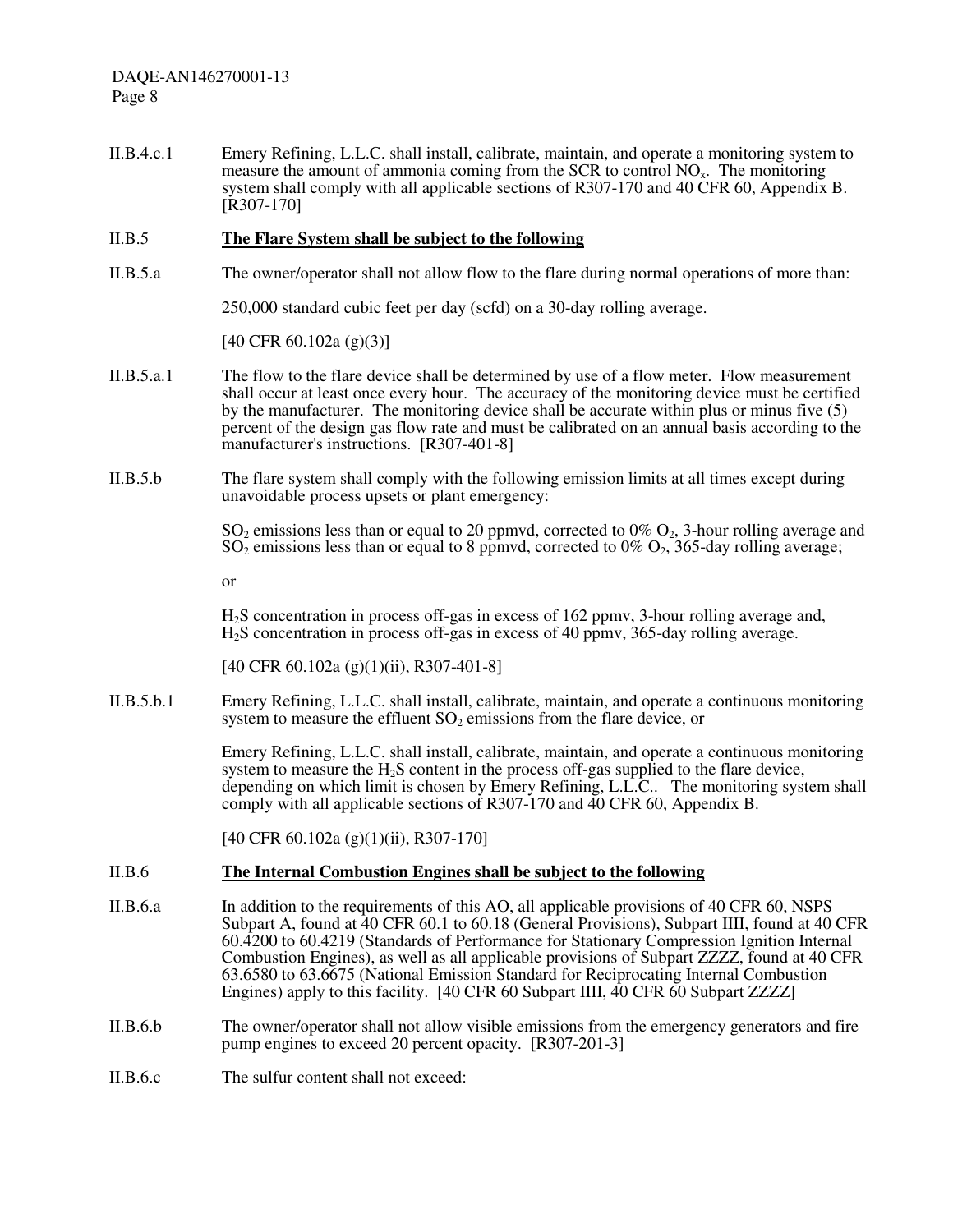> 0.0015 percent by weight for diesel fuels consumed in the internal combustion engines.  $[40 \text{ CF} \hat{R} 60.4207 \text{ (b)}]$

II.B.6.c.1 The sulfur content shall be determined by ASTM Method D-4294-89 or approved equivalent. Certification of diesel fuels shall be either by Emery Refining, L.L.C.'s own testing or test reports from the fuel marketer. [R307-401-8]

#### II.B.7 **The Material Transfer Equipment shall be subject to the following**

II.B.7.a The product loading rack shall be equipped with a vapor collection system. The collected gases shall use a submersible loading mechanism. Collected naphtha gases shall be routed to the process boilers. [R307-401-8]

#### **Section III: APPLICABLE FEDERAL REQUIREMENTS**

In addition to the requirements of this AO, all applicable provisions of the following federal programs have been found to apply to this installation. This AO in no way releases the owner or operator from any liability for compliance with all other applicable federal, state, and local regulations including UAC R307.

NSPS (Part 60), A: General Provisions

NSPS (Part 60), Ja: Standards of Performance for Petroleum Refineries for Which Construction,

Reconstruction, or Modification Commenced After May 14, 2007

NSPS (Part 60), Kb: Standards of Performance for Volatile Organic Liquid Storage Vessels (Including Petroleum Liquid Storage Vessels) for Which Construction, Reconstruction, or Modification Commenced After July 23, 1984

NSPS (Part 60), GGGa: Standards of Performance for Equipment Leaks of VOC in Petroleum Refineries for Which Construction, Reconstruction, or Modification Commenced After November 7, 2006

NSPS (Part 60), QQQ: Standards of Performance for VOC Emissions From Petroleum Refinery Wastewater Systems

NSPS (Part 60), IIII: Standards of Performance for Stationary Compression Ignition Internal Combustion Engines

NESHAP (Part 61), A: General Provisions

NESHAP (Part 61), FF: National Emission Standard for Benzene Waste Operations

MACT (Part 63), A: General Provisions

MACT (Part 63), ZZZZ: National Emissions Standards for Hazardous Air Pollutants for Stationary Reciprocating Internal Combustion Engines

#### **PERMIT HISTORY**

This AO is based on the following documents:

| Incorporates    | Additional information dated December 13, 2012 |
|-----------------|------------------------------------------------|
| Incorporates    | Additional information dated December 11, 2012 |
| Is Derived From | NOI dated November 19, 2012                    |

#### **ADMINISTRATIVE CODING**

The following information is for UDAQ internal classification use only:

Emery County CDS B MACT (Part 63), NESHAP (Part 61), Attainment Area, NSPS (Part 60),